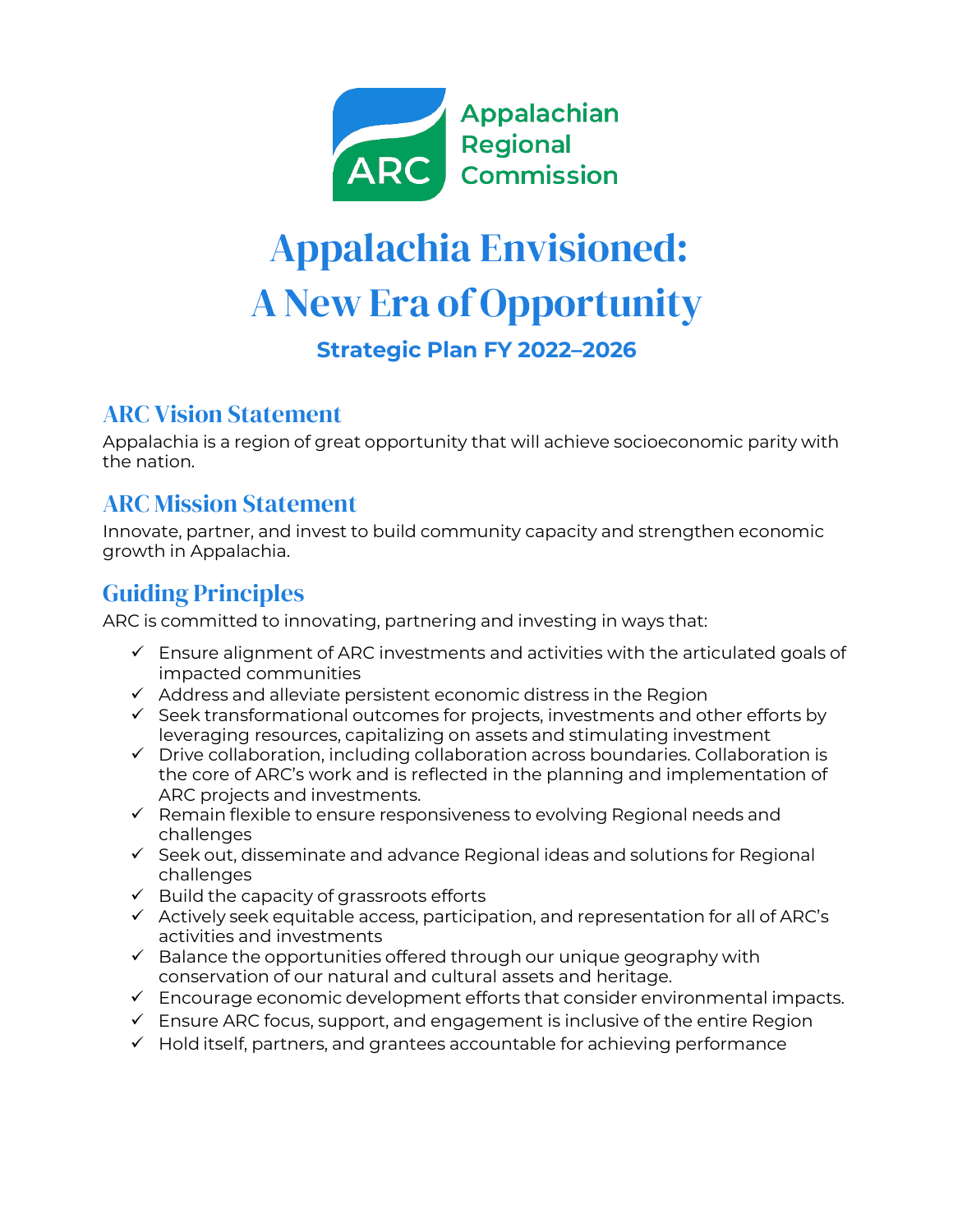## Strategic Investment Goals & Objectives

#### Goal #1: Building Appalachian Businesses

Strengthen and diversify the Region's economy through inclusive economic development strategies and investments in entrepreneurship and business development.

- **Objective 1.1:** Provide financing, technical assistance, and other support for entrepreneurship and small business development in the Region.
- **Objective 1.2:** Pursue economic and enterprise development strategies that grow existing industries, support economic diversification, and advance economic prosperity at the regional level.

#### Goal #2: Building Appalachia's Workforce Ecosystem

Expand and strengthen community systems (education, healthcare, housing, childcare, and others) that help Appalachians obtain a job, stay on the job, and advance along a financially sustaining career pathway.

- **Objective 2.1:** Develop and support educational programs and institutions from early childhood through post-secondary that provide the building blocks for skills development and long-term employment success.
- **Objective 2.2:** Invest in workforce development programs and strategies informed by industry talent needs and designed to allow workers to simultaneously earn, learn, and advance along a career pathway.
- **Objective 2.3:** Develop a network of employment supports to help Appalachians enter and remain in the workforce.
- **Objective 2.4:** Expand access to high quality healthcare as well as programs and services that support overall mental and physical health, for workers and their families.

## Goal #3: Building Appalachia's Infrastructure

Ensure that the residents and businesses of Appalachia have access to reliable, affordable, resilient, and energy efficient utilities and infrastructure in order to successfully live and work in the Region.

- **Objective 3.1:** Ensure the availability of quality, affordable basic infrastructure to meet the needs of the residents and businesses of Appalachia.
- **Objective 3.2:** Ensure that all Appalachians have access to quality and affordable telecommunications and broadband services.
- **Objective 3.3:** Support proactive efforts to adopt alternative energy strategies and bolster energy infrastructure.
- **Objective 3.4:** Complete the Appalachian Development Highway System and invest in innovative intermodal transportation systems to connect businesses and residents within the Region with global opportunities.
- **Objective 3.5:** Support construction of business development sites and public facilities and the adaptive reuse of obsolete and/or unsafe properties to stimulate economic and community development.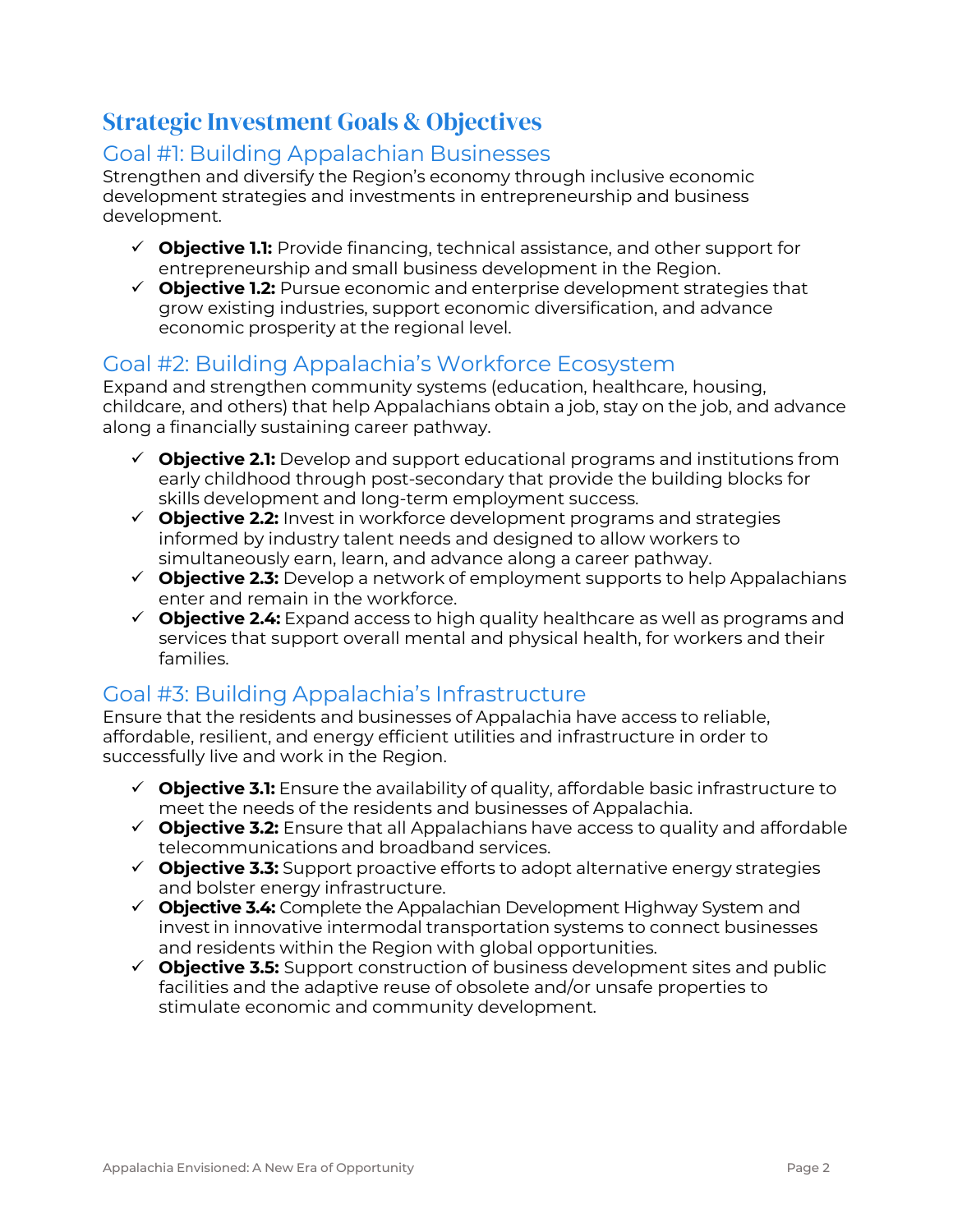## Goal #4: Building Regional Culture and Tourism

Strengthen Appalachia's community and economic development potential by preserving and investing in the Region's local, cultural heritage, and natural assets.

- **Objective 4.1:** Invest in the development of vibrant Appalachian downtowns and provide support for Appalachian placemaking.
- **Objective 4.2:** Invest in economic and community development initiatives that preserve and promote Appalachian communities' vibrant arts, cultural, and heritage traditions.
- **Objective 4.3:** Preserve and expand Appalachia's natural resources to increase outdoor recreation opportunities for residents and visitors and support sustainable economic growth.

## Goal #5: Building Community Leaders and Capacity

Invest in the capacity of local leaders, organizations, and communities to address local challenges by providing technical assistance and support to access resources, engage partners, identify strategies and tactics, and conduct effective planning and project execution.

- **Objective 5.1:** Develop, support, and empower community leaders that are representative of local communities, inclusive in their approach, and focused on long-term, innovative strategies and solutions.
- **Objective 5.2:** Build capacity of community organizations and local development districts to effectively access and manage funding, administer programs, and execute projects through implementation.
- **Objective 5.3:** Invest in developing the capacity of communities to build ecosystems where government, non-profits, businesses, and philanthropic partners coalesce around a shared vision for economic and community prosperity and collaborate to implement that vision.

# ARC Roles

To successfully implement its strategic mission, the Commission commits itself to the following critical roles:

**Catalyst:** ARC seeks to catalyze innovation in the Region by cultivating and supporting new and burgeoning ideas for projects and activities in local communities.

**Investor:** ARC invests and leverages its resources in projects and activities designed to transform the Region's economy and its communities' well-being.

**Capacity-Builder:** ARC supports the development of community leaders and overall community capacity to successfully plan, propose and implement innovative projects and initiatives; develops and shares best practices, and conducts outreach and technical assistance to bring new and/or under-resourced groups to the planning table.

**Advocate:** ARC advocates for Appalachia and develops co-investment partnerships with other organizations at all levels—local, regional, national, and global.